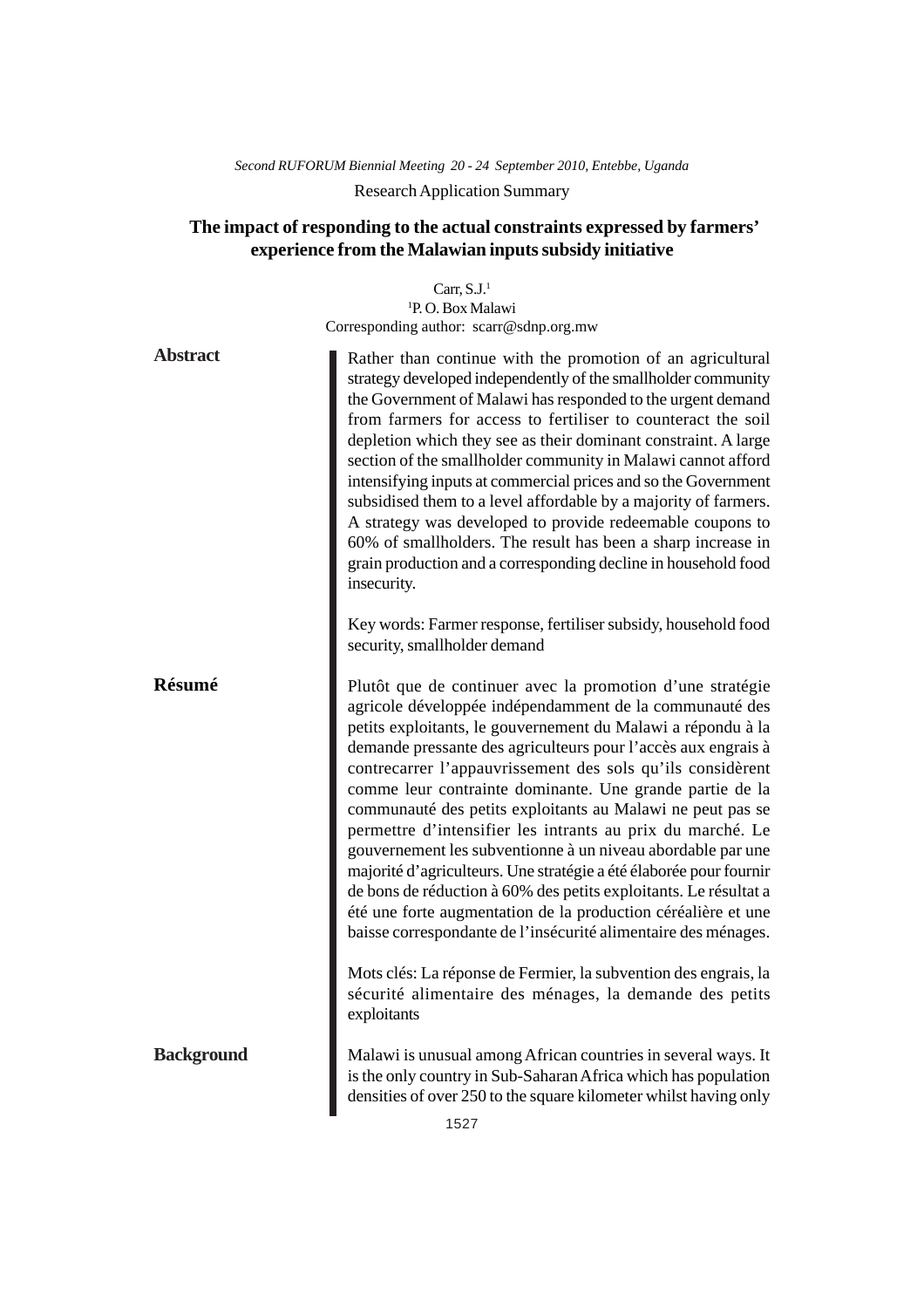one four and a half month wet season per year. Other densely populated areas of the continent have either year round rainfall or two distinct growing seasons. As a consequence of this combination the agricultural sector is dominated by smallholders who have access to less than one hectare of farmland and are unable to grow perennial food or cash crops. Because of limited markets both internally and internationally only 30% sell any significant amount of produce from their farms so that the majority only grow crops for home consumption. With a limited area of land and a short growing season smallholders have naturally concentrated their efforts on the most productive cereal crop available to them. The countryside is dominated by maize which occupies up to 90% of the arable land in the most densely populated areas. The country is overwhelmingly rural with little industrial development so that there are limited opportunities for off-farm work. As a consequence of the absence of both market opportunities for agricultural produce and the difficulty of finding alternative sources of income the majority of farm families found it impossible to afford the purchase of farm inputs to intensify the use of their land. Years of annual maize cropping with little or no return of plant nutrients led to a decline in soil fertility and yields. A small number of wealthier families have used fertiliser and hybrid seed for a number of years so that the impact of these inputs was well known to farmers across the country and a demand for access to these inputs became the dominant concern of the smallholder sector. For a number of years the major donors resisted attempts to subsidise intensifying inputs but finally the Malawi government ignored these objections and initiated a major subsidy scheme to meet farmers' demands. The impact of that decision is the subject of this paper. Although Malawi has unusual features its experience of giving farmers access to essential inputs is of relevance to a wider group of African countries in which crop production can no longer rely on traditional methods of maintaining soil fertility.

**The challenge.** The population of Malawi grew by almost twenty fold over the past hundred years and in consequence farm size has steadily declined until the majority of smallholders now have access to less than one hectare of farmland (World Bank, 2004). The country enjoys a comparatively high and dependable rainfall with no metereological station recording a long term average of less than 800 mm. per year while half have averages of over 1,000 mm. per year (Dept.Met. Sevices, unpubl.). Unfortunately this rain is concentrated in only four to five months per year so that rainfed farming is confined to a

**Development Challenge**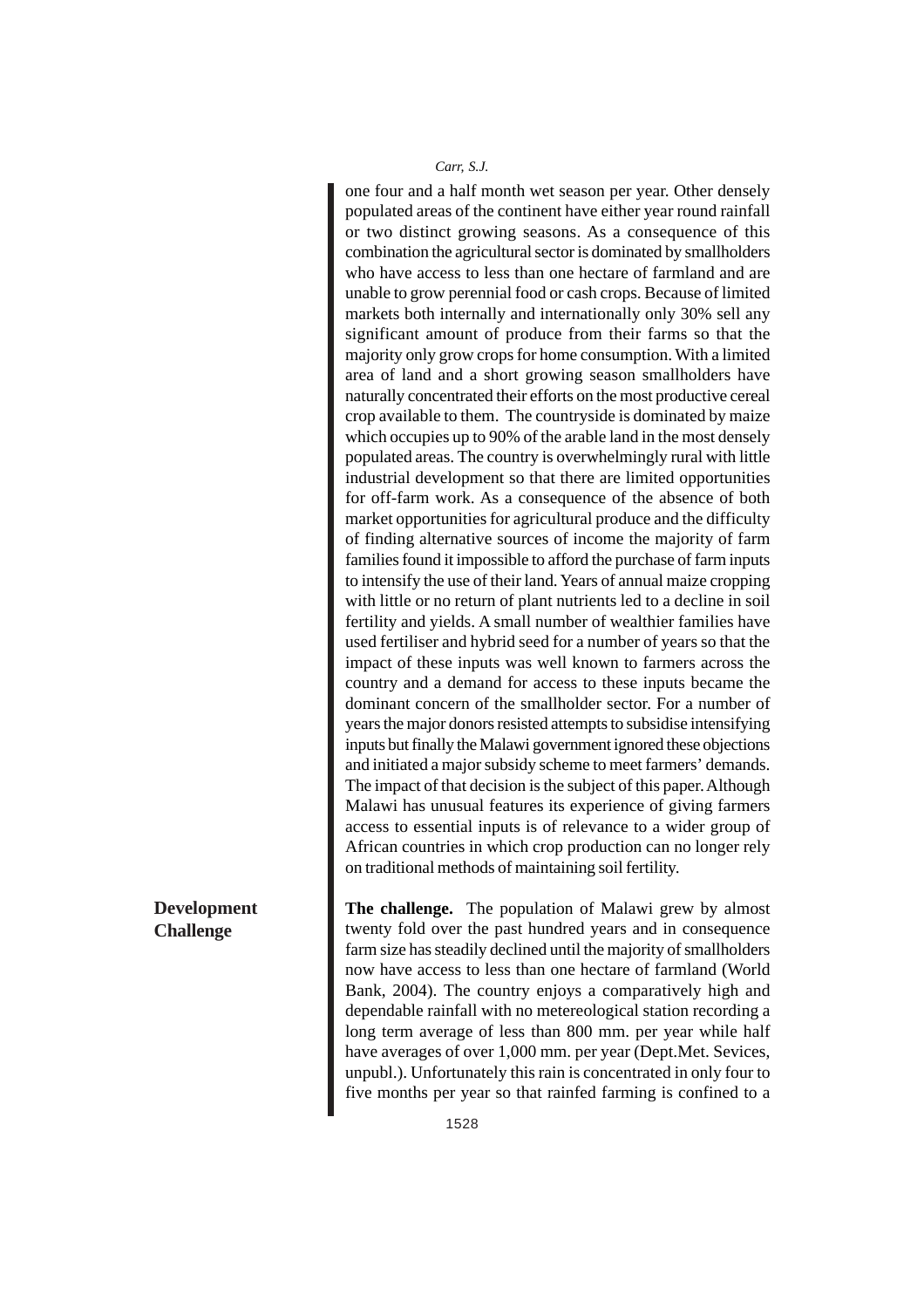#### *Second RUFORUM Biennial Meeting 20 - 24 September 2010, Entebbe, Uganda*

single short cropping season. In response to this situation smallholders have focussed their efforts on growing the most productive grain available to them which is maize. This crop dominates the farming system. In the most densely populated areas in which some four million people live CIMMYT recorded that over 90% of the arable land was occupied by maize or maize/legume mixtures. This allows for no crop rotation and many fields had carried 20 or more successive maize crops with little or no fertilisation. The shortage of soil nutrients therefore became the principal concern of the majority of farmers. At the same time up to 40% of wealthier farmers had used some fertiliser and hybrid seed at some point in time (Conroy, 1992) and in virtually every village farmers have been able to see the impact of these inputs. In addition there have been a number of initiatives by government and NGOs to provide farmers with small quantities of fertiliser and hybrid seed so that large numbers have had a "taste" of how effective these can be at increasing yields. Hence the overwhelming demand by farmers for access to adequate quantities of these inputs.

**Why have farmers not bought these inputs if the demand is so high?** Because of a lack of either local or international markets for high value cash crops from Malawian farmers. About 70% of smallholders sell no significant amount of farm produce. This is despite considerable efforts to identify possible alternative crops and markets. With only 15% of the population living in urban areas there are few opportunities for steady remunerative off-farm work. As a result off-farm incomes provide an average of \$US 77 per rural family per year (IHS, 2005). At current prices this is not enough to purchase 100kg. of fertiliser and 10 kg. of hybrid seed. In fact over 60% of these earnings are used to buy food and are just not available for farm inputs (IHS, 2005). The great majority of survey respondents have stated that the reason why they do not use fertiliser and hybrid seed is because of a shortage of cash. (Conroy, 1992). Smallholder credit is not the answer. This is because the two million farm families in need of help were in a food deficit situation and the supply of a modest amount of essential inputs would just allow them to achieve an improved level of food security but could not also cover the current commercial cost of those inputs and interest charges. Successive governments have therefore been faced with the challenge of falling yields, under-nutrition, severe "hungry seasons" and the need for food imports and all too frequent calls for famine relief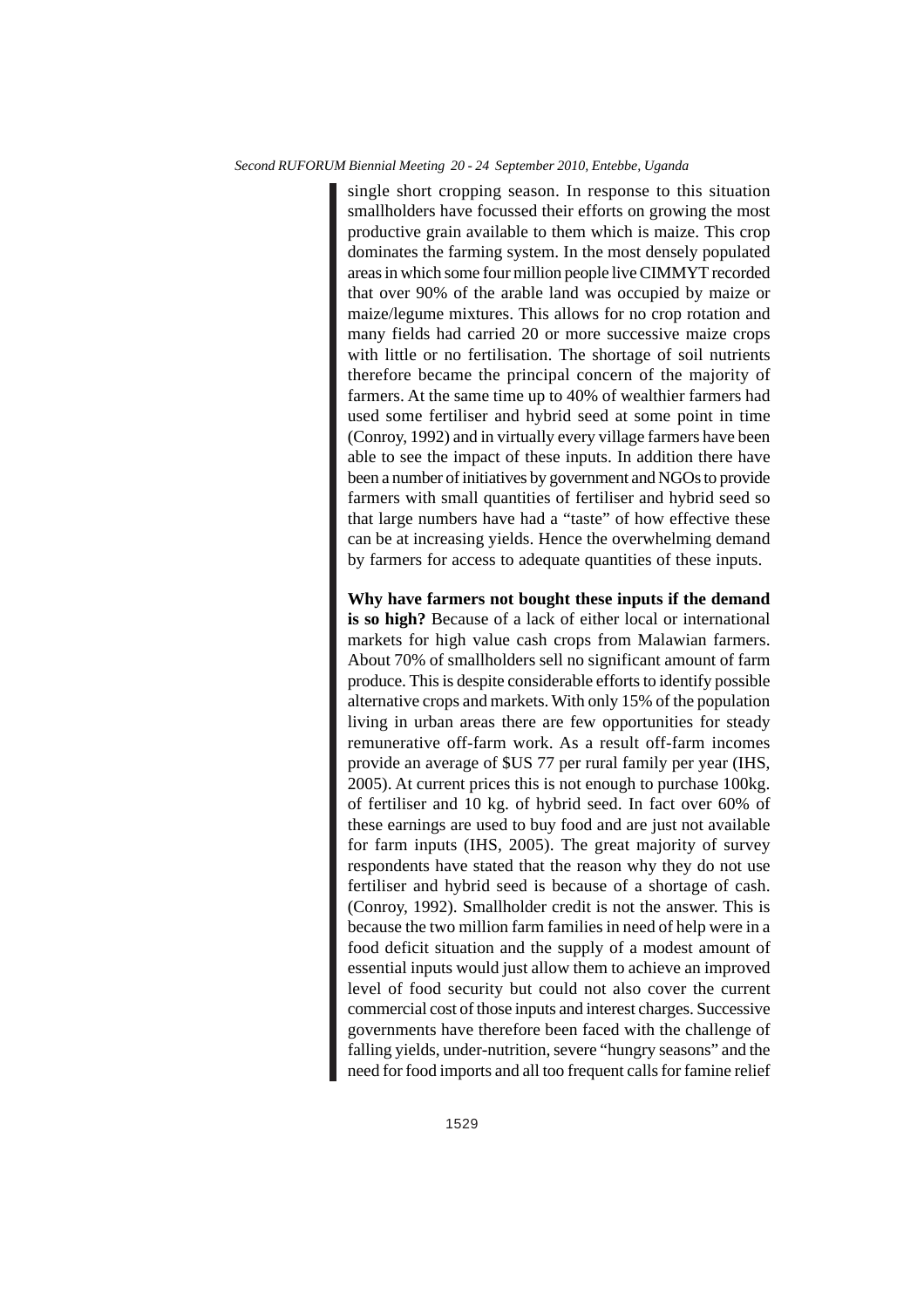in a situation in which the technical knowledge of how to address the situation was well known.

**Donor response.** In the 1980's the World bank did provide funding for modest subsidies to farmers and this enabled up to 40% of farmers to use fertilizer and hybrid seed. There was then an increase in the ideological objection by donors to African governments subsidising their farmers. The basis of this was not clear as it was accepted that European, American and Asian farmers had to have subsidies to enable them to use the intensive methods of agriculture which were providing the necessary increases in food needed by a rapidly growing global population. In Malawi strong pressure to remove all subsidies started to be applied in 1993 but then there was a referendum and elections and it was appreciated that removing subsidies at such times was not practical. In 1995 the donors insisted that all subsidies be removed and despite excellent rains there was a disastrous harvest. Donor embarrassment led to the provision of small free packs of fertiliser and seed to 2.8 million farm families and this led to an increase in production until donor governments tired of this approach and production again slipped back well below the country's needs. By 2004/05 the maize crop was more than a million tons below the national need. Donor response took a number of forms. These included proposals that Malawian farmers should stop growing maize and focus on high value cash drops while maize was imported from South Africa (DAI, 1999; Esser, 2005) but no such crops were identified.Another proposal was that land should be concentrated in the hands of the best 25% of farmers and all the rest should work on those large farms as labourers (DFID, 2005). Farmers were urged to abandon maize and move into alternative food crops, which were not specified. There was emphasis and investment on extension services, soil conservation, agro-forestry and marketing but none would agree to respond to what farmers actually asked for-which was access to the inputs which had transformed agriculture elsewhere in the world.

The Malawian government acquiesced to donor pressures for some years and focused its agricultural interventions on the various proposals of donors while not responding to farmers' expressed needs.This lasted until the disastrous harvest of 2004/ 05 when the newly elected President stated that he was not prepared to spend his term in office with a begging bowl in hand petitioning donors for famine relief. Ignoring strong donor objections he announced that his government would put an

### **Malawi Government Response**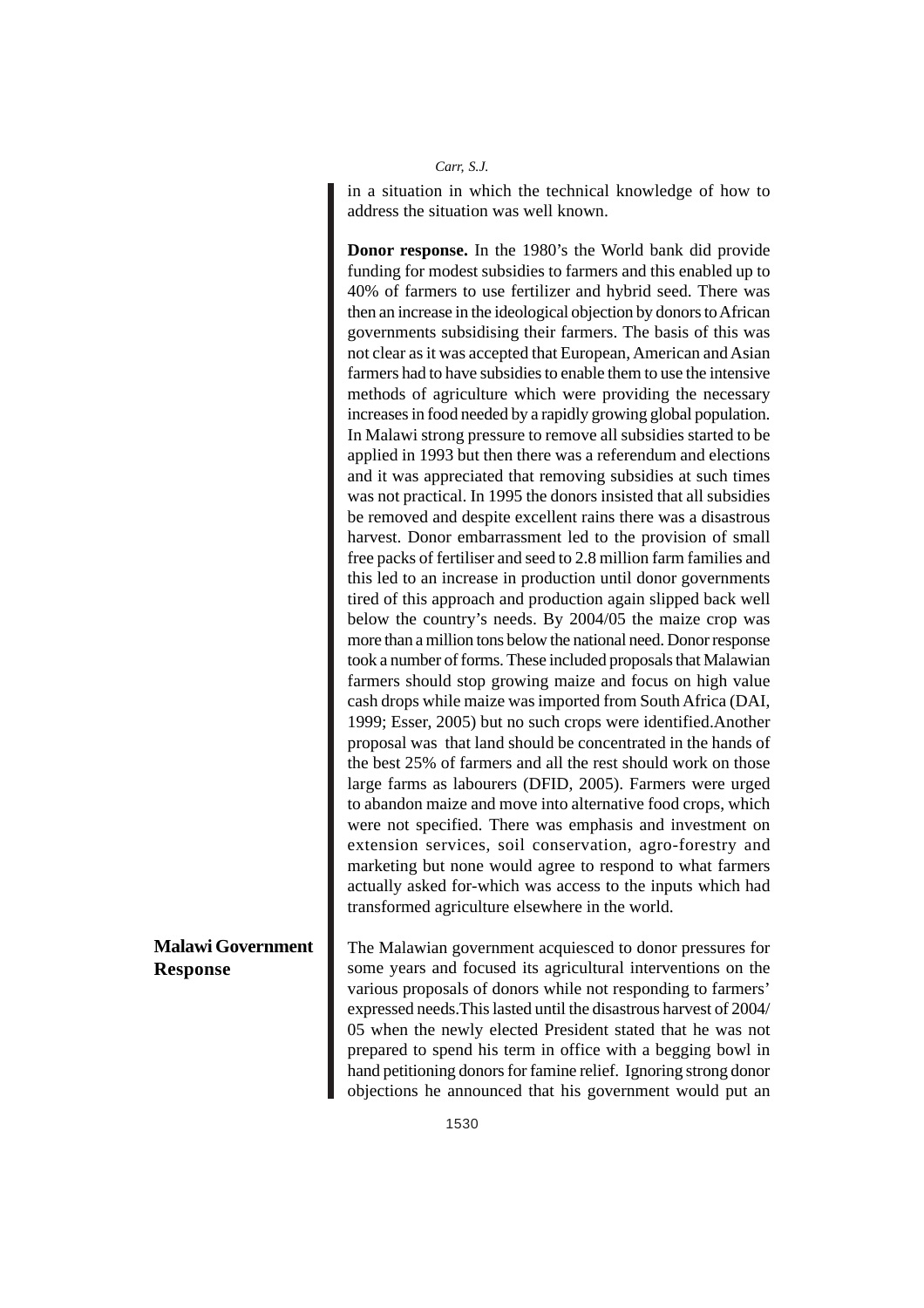adequate subsidy on fertilizer and seed and so enable large numbers of farmers to gain access to intensifying inputs. Some behind the scenes discussions managed to divert the worst of donor threats but only one offered to actually help with the proposed initiative.Despite this opposition the government finally embarked on an intervention which actually responded to farmer constraints and demands.

**The strategy.** The government was aware of the problems which had been faced elsewhere with a universal subsidy of which the wealthy took advantage, both for their own estates but also for illegal export to neighbouring countries with higher fertiliser prices. It was therefore decided to work on the basis of distributing coupons for single bags of fertiliser and small quantities of seed to selected families who could then redeem the coupons at designated outlets. It was estimated that the budget would be able to fund modest quantities of inputs for 60% of the farming population. There was some tension between those that felt that the subsidised fertiliser should go to the better off farmers who would make the most use of it and the group which felt that it should be allocated to the poorest who were most in need of additional food. In the end a compromise was reached in which the wealthiest group, which had bought fertiliser for cash in the past, would be excluded as would the very poorest who would not be able to raise the money to buy the inputs nor have the resources of land and labour to use them effectively. The subsidised inputs were therefore directed to the 60% of smallholders who had not been able to afford fertiliser in the past but who were capable of using the inputs effectively. Although soils obviously differ across the country it was decided that it would be far too complicated to allocate different fertilisers to different villages on the basis of soil nutrients and so the maize "package" consisted of one formula of basal dressing and urea as a top dressing, with farmers able to chose between taking hybrid or open-pollenated seed. The price was set at a level which household survey data suggested would be within financial resources of the target group.

**Implementation.** The strategy was first implemented in the 2005/06 season with the government feeling its way into uncharted territory. Coupons were issued to 1.37 million families who used them to buy 109,000 tons of fertiliser for maize and 6000 tons of improved seed. The fertiliser was sold at K950 per bag which represented a 64% subsidy. Obviously one of the most difficult aspects of the programme was the selection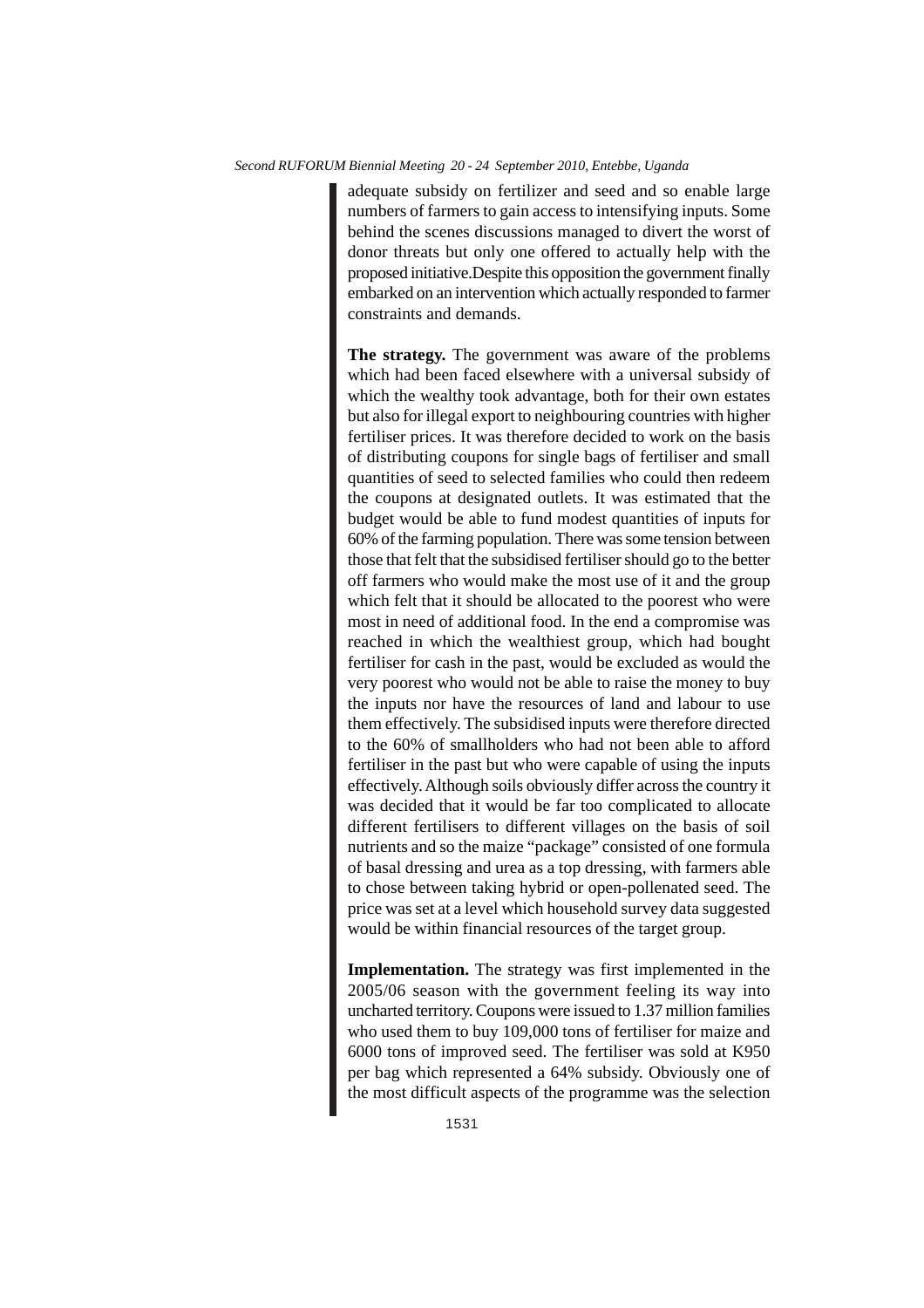of beneficiaries in a rural society where most people consider themselves as "poor" and therefore eligible for government help. The task was allocated to traditional leaders and the number of coupons issued per district was based on the estimated maize area. There were widespread complaints of the misallocation of coupons to chiefs and the families of village headmen which led to later modification of the distribution system, but overall the strategy was immensely popular with the rural community which saw it as a major benefit which had taken fertiliser and hybrid seed use to a scale which had never been seen before. Over the following years the system of coupon allocation has been modified and is now based on population figures with distribution at village level being the responsibility of village development committees at open meetings. The number of farm families has increased to 2.5 million with a commensurate increase in the amount of fertiliser distributed under the programme.

| Table 1. Summary of 2005/06 to 2008/09 Programmes. |  |  |  |  |  |
|----------------------------------------------------|--|--|--|--|--|
|----------------------------------------------------|--|--|--|--|--|

|                                                | 2005/06   | 2006/07   | 2007/08  | 2008/09   |
|------------------------------------------------|-----------|-----------|----------|-----------|
|                                                |           |           |          |           |
| Households receiving vouchers                  | 1,370,060 | 1.772.280 | n.a.     | 2.448,000 |
| Sales of subsidised maize fertiliser. Tons     | 108.986   | 152.989   | 192,976  | 178,400   |
| Subsidy as % of unsubsidised price             | 64%       | 72%       | 79%      | 92%       |
| Subsidised maize seed sales. Tons% hybrid seed | 6,0000    | 4.52461%  | 5.54153% | 5.36592%  |

From Dorward and Chirwa, 2010.

There have naturally been reports of fake coupons, the sale of coupons, corruption and bribery at the point of sale.These flaws have not reached the extent predicted by the press and unsympathetic observers. The use of fake coupons reached a peak of 2% in one year. The sale of coupons and subsidised fertiliser has been recorded at 10% (Dorward, 2009) but many of these transactions are by poorer people who cannot raise the money to redeem the coupons which they have been allocated. The end result of these sales is that fertiliser is used by someone in that community and contributes to the overall local food supply for the villages involved. There is a more serious problem of corruption in the two parastatals which are the sole distributors of subsidised fertiliser and almost 50% of respondents reported that they had to pay a "tip" at the point of sale in order to redeem their coupons (Dorward, 2009). This puts an additional cost on the price of the commodity which could discourage the most needy from taking advantage of the programme.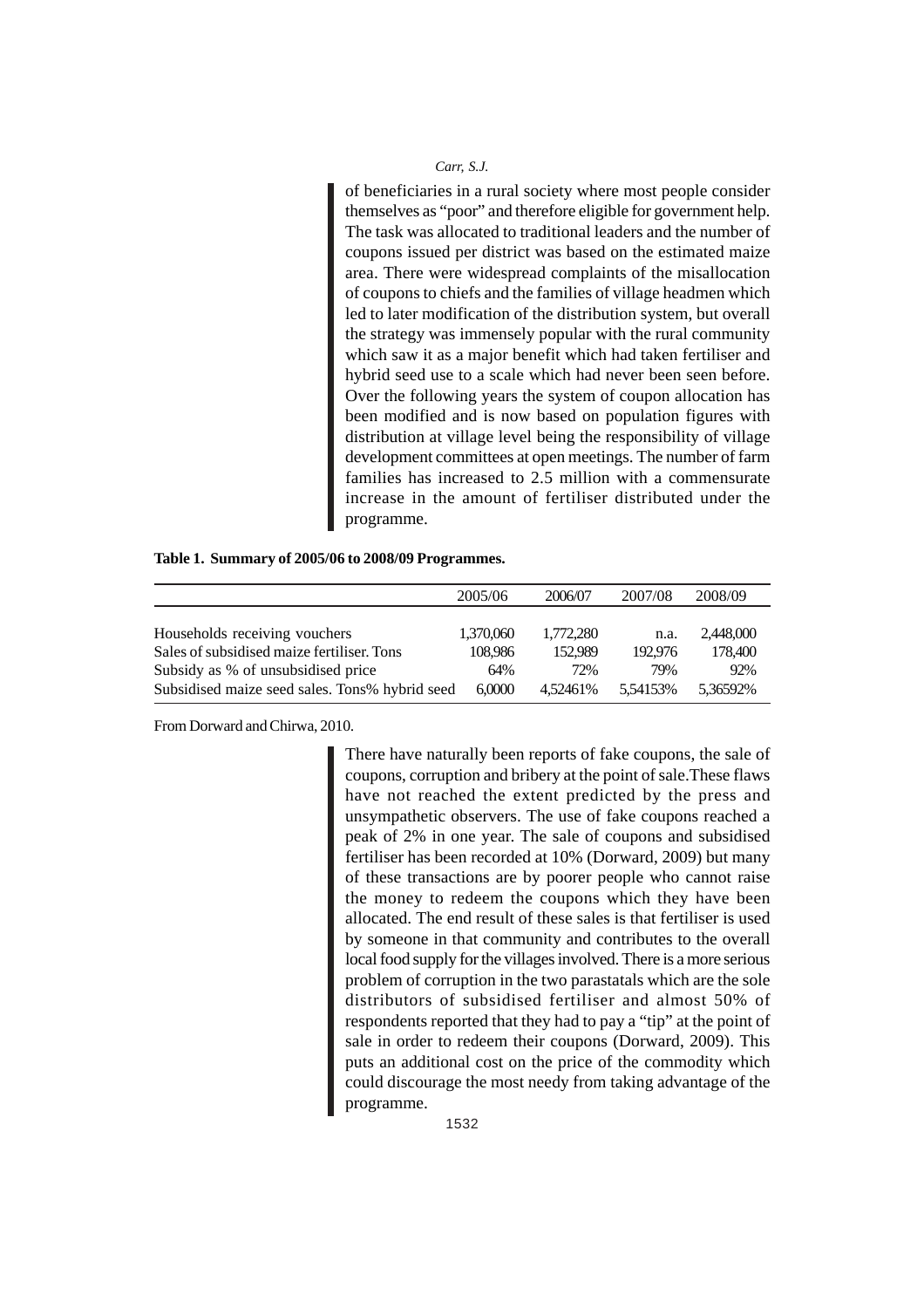The percentage of the sale price which had to be subsidised rose sharply from 64% to 92% in response to the rise in fertiliser prices which more than trebled between 2005/06 and 2008/09. This has put a major burden on the national budget which will hopefully be reduced with the recent decline in fertiliser costs.

**The problems.** The programme has faced three major problems during its implementation to date. These are:

- 1) Late delivery of inputs. Partly because of the fact that the Malawi budget is not debated until July, which has delayed the signing of contracts for September delivery, and partly because of the size of the programme and Malawi's landlocked position and difficult transport links, there have been delays in the delivery of basal fertiliser which reduced the impact of this input and, in consequence the effectiveness of the programme. Government is well aware of this and is putting measures in place to minimise such late deliveries:
- 2) The selection of beneficiaries. There is a deep seated objection in Malawian rural society to selecting individuals to receive benefits which are denied to their neighbours. The situation is exacerbated when people see their traditional leaders making sure that they and their families are beneficiaries. There is no doubt that this has been a divisive factor in rural life but use of committees elected by the village from respected members of their own number combined with allocation and distribution of coupons being carried out in public has helped to reduce the tensions. It is not easy for village people to realise that the national budget just cannot support a subsidy which applies to the whole population but the point is steadily gaining understanding.
- 3) The cost to the national budget. The rapid increase in fertiliser prices combined with the growth in the number of beneficiaries has meant that the budgetary allocation to this initiative has grown to a proportion of the GDP which is much larger than was originally envisaged. This has led to cuts in other budgetary heads but the programme has meant that the country has been able to avoid the traditional large imports of grain from South Africa with its heavy transport costs and drain on the budget. It makes much more sense to carry one ton of fertiliser over extended and expensive transport routes than to carry, over the same route, the five tons of grain which that fertiliser will produce.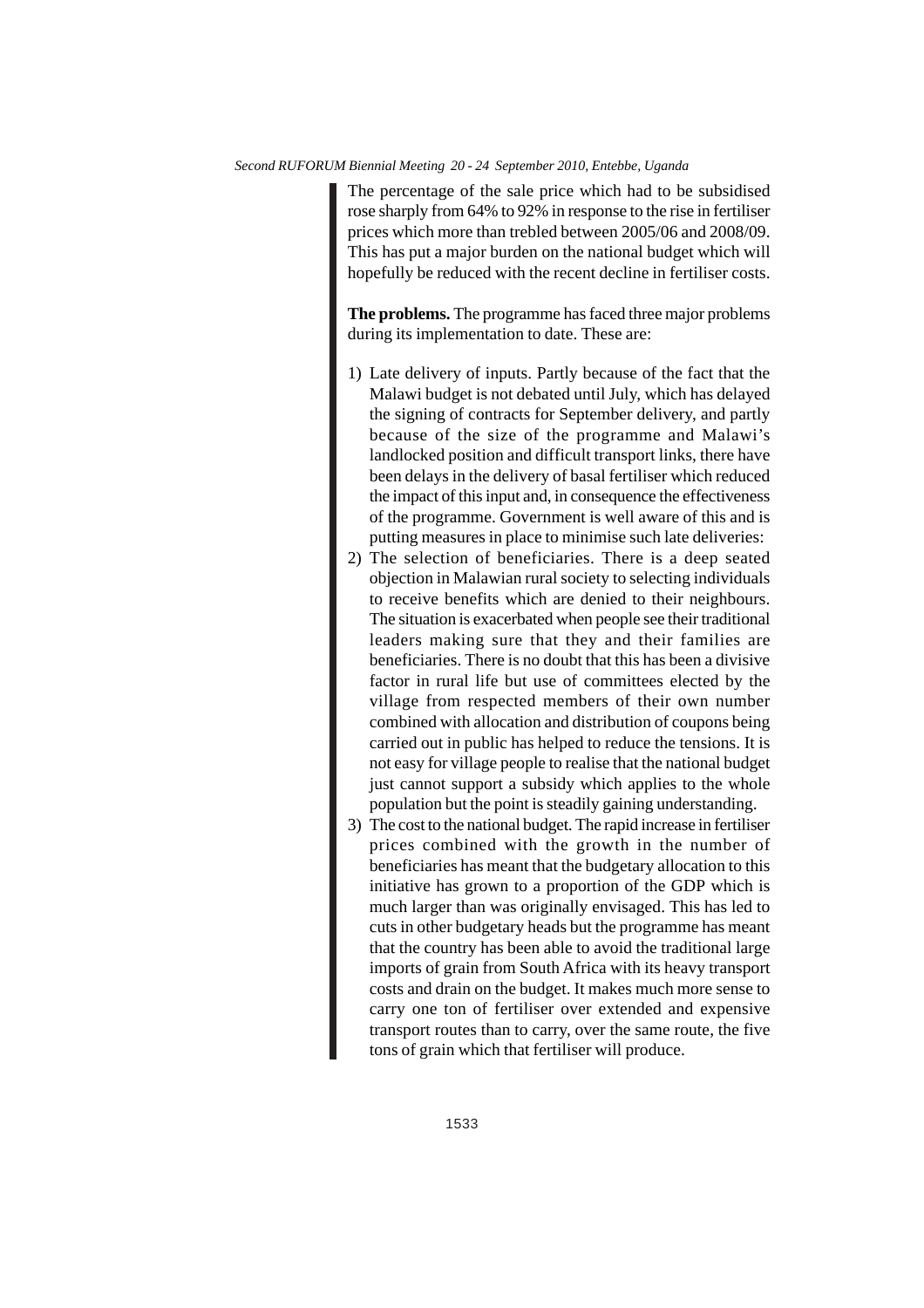| <b>The Impact</b> | The dominant impact of the programme has been an increase            |
|-------------------|----------------------------------------------------------------------|
|                   | in household food security. The fertiliser and improved seed         |
|                   | has been used by millions of small scale farmers on their own        |
|                   | land and over 80% of these have used the incremental                 |
|                   | production for home consumption (Dorward, 2009). The quantity        |
|                   | of maize produced from the subsidised fertiliser and seed has        |
|                   | been estimated by studying the average response ratios to            |
|                   | Nitrogen being achieved by the large number of farmers who           |
|                   | were involved. Survey data show a grain yield of 19.8 kg per         |
|                   | kg of N for hybrid maize and 14.8 for "local" seed. The overall      |
|                   | average is 15.7 kg. of grain for each kg. of N applied (Dorward,     |
|                   | 2009). Using this formula Table 2 records the quantities of grain    |
|                   | which can be attributed to the fertiliser supplied under the subsidy |
|                   | programme.                                                           |

**Table 2. Maize production resulting from subsidised fertiliser application.**

|                                              | 2006    | 2007    | 2008      | 2009    |
|----------------------------------------------|---------|---------|-----------|---------|
| Tons of N in Subsidised Fertiliser           | 37.599  | 53.130  | 66.586    | 62.896  |
| Tons of grain produced at 15.7kg, maize/kg.N | 590.304 | 834.141 | 1.045.400 | 987.475 |

From Dorward and Chirwa (2010).

In addition to the direct benefit to the growers there have been benefits from the readily available supply of grain in the market throughout the year which has marked the "subsidy period" with none of the acute shortages which have been a feature of Malawi in the past when there were delays in the delivery of imported maize.

A further benefit at the family level has been a slowing of soil degradation as a result of annual mining of soil nutrients. Before the subsidy was initiated it was estimated that Malawian soils were losing 150,000 tons of soil nutrients per year and farmers were replacing 85,000 tons from all sources, leaving an annual deficit of 65,000 tons (World Bank, 2004). The subsidised fertiliser in 2009 contained a total of 92,400 tons of nutrients and, although the increased production resulted in a higher draw down of nutrients, the country is now much closer to balancing nutrient losses and replacements which has long term implications for the productivity of smallholder farms.

There is evidence that casual labour rates have increased considerably as a result of the subsidy (Dorward, 2009) because fewer families have been driven by hunger to work for neighbours. This is particularly important for the poorest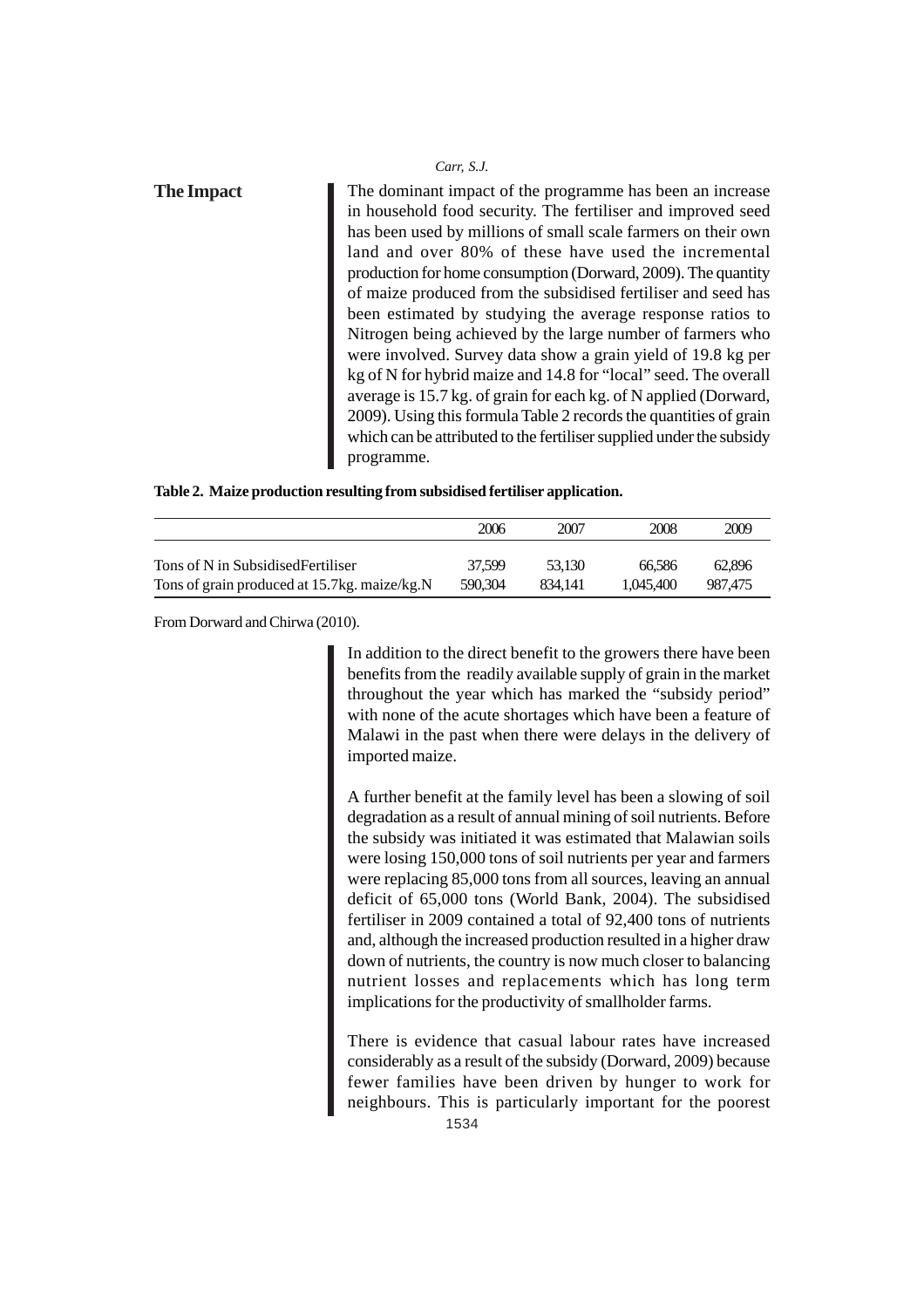|                   | members of the community who rely heavily on casual labour<br>on local farms for their survival.                                                                                                                                                                                                                                                                                                                                                                                                                                                                                                                                                                                                                                                                                        |
|-------------------|-----------------------------------------------------------------------------------------------------------------------------------------------------------------------------------------------------------------------------------------------------------------------------------------------------------------------------------------------------------------------------------------------------------------------------------------------------------------------------------------------------------------------------------------------------------------------------------------------------------------------------------------------------------------------------------------------------------------------------------------------------------------------------------------|
|                   | At the national level the subsidy programme has been<br>accompanied by a decline in poverty incidence from 52% in<br>2004/05 to a rate of 40% over the past three years (Dorward,<br>2010). In addition the need to import grain has fallen sharply<br>from an average of 132,000 tons per year from 1996 to 2005 to<br>an average of 1,000 tons per year since the start of the subsidy<br>programme (Dorward 2010). Agricultural output plays an<br>important role in the estimation of Malawi's GDP and the<br>increases in maize production attributable to the subsidy<br>programme have been linked to a steady growth in GDP since<br>the start of this strategy.                                                                                                                |
| <b>Conclusion</b> | There has been a tendency for governments and donors to<br>decide what would be best for the farming community rather<br>than responding to smallholders' expressed concerns. The result<br>has all too often been limited uptake of the suggested changes<br>and little impact on either individual welfare or the productivity<br>of the sector. The government of Malawi's decision to respond<br>to farmer demand has resulted in an immediate and universal<br>uptake of the proposed technology and a striking impact on<br>both family food security and national progress. It is to be hoped<br>that this example of the benefits of responding to the expressed<br>needs and constraints of farmers will have an impact on decision<br>making in other parts of the continent. |
| <b>References</b> | CIMMYT Maize Technology in Malawi. Research Report No.<br>4.<br>Conroy, A. 1992. The Economics of Smallholder Maize<br>Production in Malawi. Unpublished PhD Thesis, Manchester<br>University.<br>DAI. 1999. Malawi Rural Sector Assessment. Report for<br>USAID Malawi 1999.<br>DFID, 2005. Stimulating growth in Malawi. Country Policy<br>Paper 2005.<br>Dorward, A. 2009. Evaluation of the 2008/09 Agricultural Input<br>Subsidy Programme. Malawi Ministry of Agriculture and<br>Food Security.<br>Dorward, A. and Chirwa, E. 2009. The Agricultural Input<br>Subsidy Programme 2005 to 2008: Achievemnts and<br>Challenges. Unpublished Discussion Paper.                                                                                                                        |

*Second RUFORUM Biennial Meeting 20 - 24 September 2010, Entebbe, Uganda*